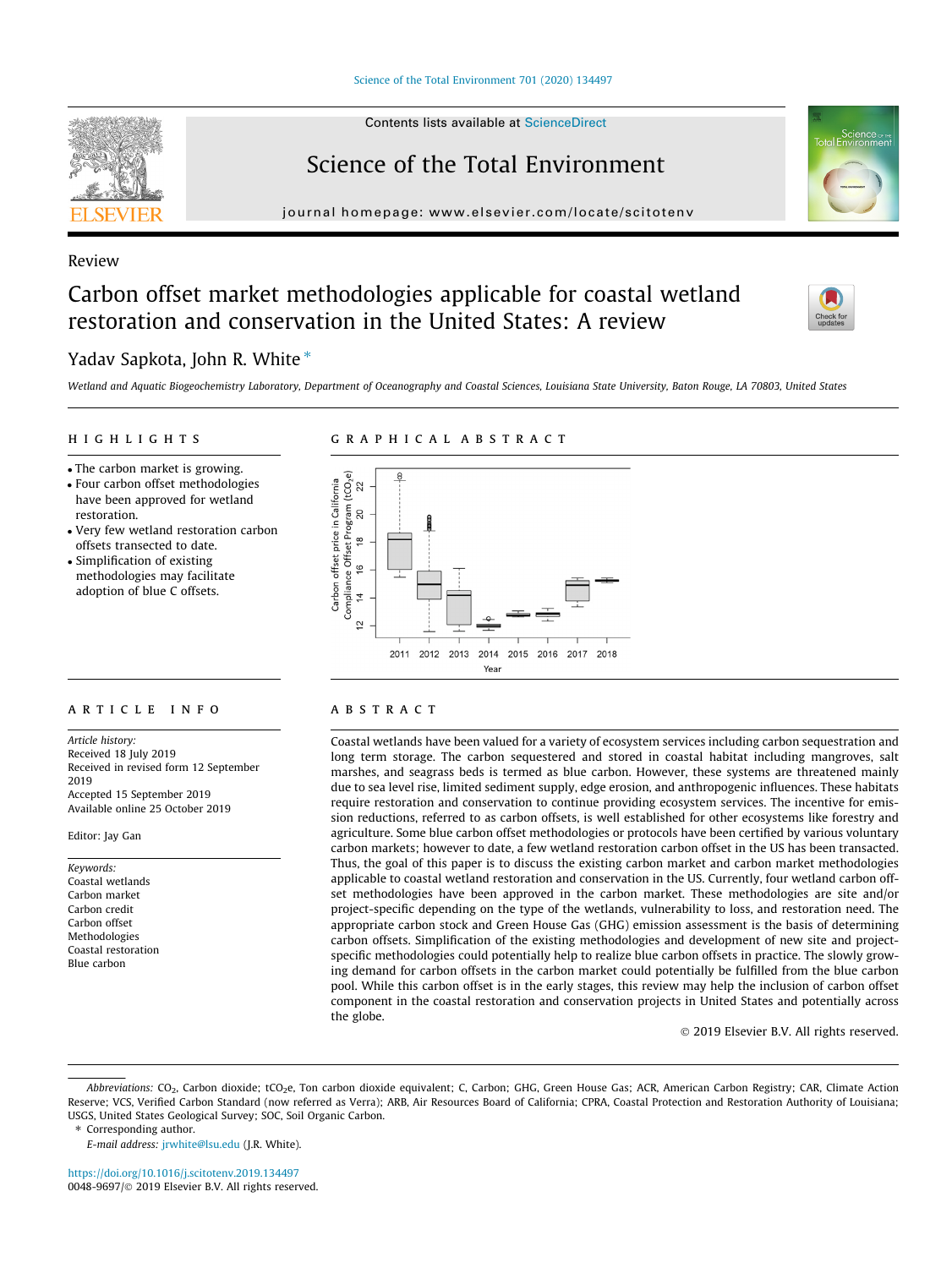#### Contents

| Introduction<br>1.1.<br>1.2.<br>1.3.<br>2.1.<br>2.2.<br>2.3.<br>2.4.<br>2.5.<br>2.6.<br>2.7.<br>2.8.<br>2.9.<br>2.10.<br>2.11. |
|--------------------------------------------------------------------------------------------------------------------------------|

#### 1. Introduction

The dramatic increase in the atmospheric concentration of greenhouse gases (GHGs) is a serious concern worldwide due to the potential imbalance on the earth system. Globally, several efforts are underway to address excess carbon emissions, however, the increased anthropogenic influence due to the rising global population and growing demand for energy and food are continuing to drive carbon dioxide emissions up worldwide. Emission reduction can be addressed for specific industries or even entire countries where one can either install emission reduction technologies themselves or purchase carbon offsets in the market place. The emission reduction technology might be more costly than paying for cheaper emission credits available in the global market [\(Van](#page-8-0) [der Gaast and Spijker, 2013\)](#page-8-0). Thus, providing a financial incentive became more globally accepted in the mid-1990s as a carbon market, where credit is earned through payment for emission reduction strategies ([Van der Gaast and Spijker, 2013\)](#page-8-0).

The carbon offset, measured in ton carbon dioxide equivalent ( $tCO<sub>2</sub>e$ ), is defined as the amount of emission reduction of carbon dioxide and carbon dioxide equivalent of other GHGs and/or sequester additional carbon to compensate for an emission made elsewhere [\(Lane et al., 2016; Murray et al., 2011](#page-8-0)). The carbon offset is measurable, quantifiable and trackable units of GHG emissions reductions ([Hamrick and Gallant, 2018\)](#page-8-0). Currently, it may be less expensive and sustainable to utilize the earth's ecosystems to sequester carbon from the atmosphere rather than the use on artificial carbon sequestration plant or installation of GHG emission reduction technologies for industries. The credit for the restoration, management, and non-exploitation of the ecosystem has been established in several sectors including forestry, agriculture, and wetland restoration/conservation.

#### 1.1. Carbon market

Currently, two types of markets are in existence for carbon trading; the compliance market and the voluntary market. Compliance market deals with the mandatory emission reductions imposed by regulations and is driven by the demand for allowances and offsets from regulated GHG emitters ([Mack et al., 2015\)](#page-8-0). The European Union and other developed countries like Canada and South Korea have Emission Trading System (ETS) under the 'cap and trade' principle [\(World Bank, 2019\)](#page-8-0). Some US states have imposed regulations, either statewide or through the regional initiatives, to reduce GHG emissions [\(Fig. 1\)](#page-2-0). California has a compliance offset program for approved carbon credit projects. The Air Resources Board of California (ARB) has approved carbon offset protocols for six types of projects: forest, urban forest, livestock, mine methane, ozonedepleting substances and rice cultivation [\(CAR, 2019](#page-7-0)). Two compliance instruments are issued by ARB- California Carbon Allowances (CCA) for GHG emitters and California Carbon Offsets (CCO) for the qualified carbon offset projects throughout the contiguous United States (Mack et al., 2015). The market price of carbon offset (tCO<sub>2</sub>e) in California decreased from 2011 to 2014 and is gradually increasing with the current price of \$15.25 in early 2019 [\(Fig. 2\)](#page-2-0). The other compliance regulations in the US include the Oregon carbon dioxide standard (Oregon and Washington) for new power plants and the Regional Greenhouse Gas Initiative comprising of nine U.S. Northeast states (Connecticut, Delaware, Maine, Maryland, Massachusetts, New Hampshire, New York, Rhode Island, and Vermont) [\(Fig. 1](#page-2-0)) ([Ecosystem Marketplace, 2019](#page-8-0)).

Voluntary markets were developed to credit actions in reducing GHG emissions [\(Van der Gaast and Spijker, 2013; Van der Gaast](#page-8-0) [et al., 2018\)](#page-8-0), primarily by private sector companies, to reduce a company's environmental footprint, demonstrate corporate social responsibility and enhance public relations (Mack et al., 2015). The Verra (formerly Verified Carbon Standard; VCS), American Carbon Registry (ACR), Climate Action Reserve (CAR), Gold Standard and Plan Vivo are the major voluntary organizations that approve carbon offset methodologies, certify GHG reduction projects and register carbon offsets globally [\(van der Gaast et al., 2018](#page-8-0)). In addition, ACR, CAR, and Verra are approved by California ARB as an Offset Program Registry (OPR) for the California Cap-and-Trade Program. The offset demand in the voluntary market is variable, uncertain, and depends on the buyer's perception and how closely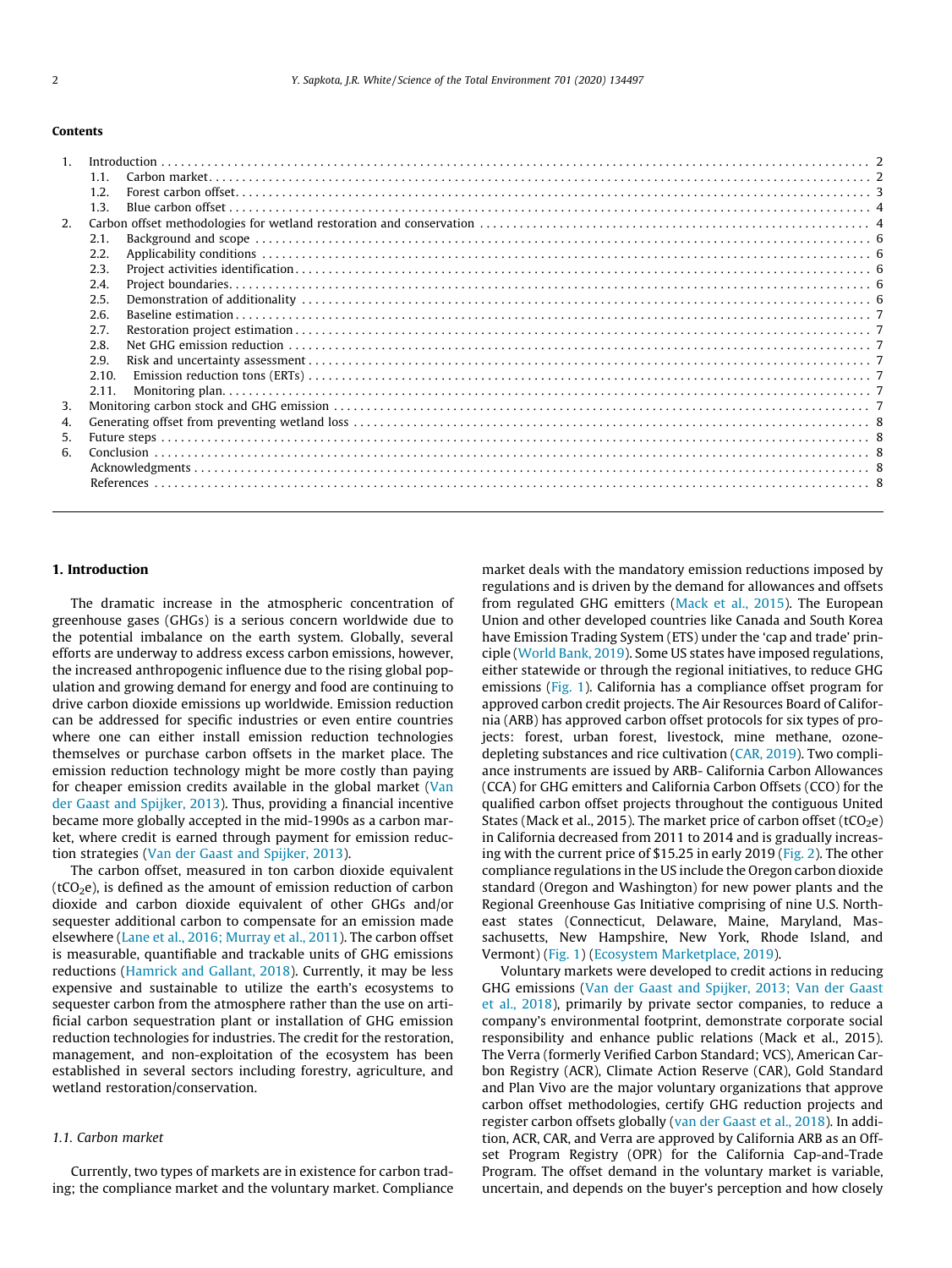<span id="page-2-0"></span>

Fig. 1. Distribution of three carbon offset compliance market system (Oregon, California and RGGI) in United States. California has also carbon offset methodology developed for coastal wetland restoration. Mississippi delta is known for the development of two of four coastal wetland restoration methodologies.



Fig. 2. Box plot of carbon offset price in California Compliance Offset program from 2011 to 2018. The offset price decreased until 2014 and is continuously increasing thereafter. (Data retrieved from <http://calcarbondash.org/> on 13 January 2019).

the carbon project aligns with corporate goals and communications (Mack et al., 2015). In 2016, the global carbon offset price ranged from almost \$0.50 to \$50 per  $tCO<sub>2</sub>e$  (only a small proportion above \$12) with a global average of \$3 per  $tCO<sub>2</sub>e$ . The global average price of credit from the forest and land-use sector was \$5.1 per tCO<sub>2</sub>e ([Hamrick and Gallant, 2017\)](#page-8-0). In early 2018, the global average price of the offset fell to  $$2.4$  per tCO<sub>2</sub>e [\(Hamrick and Gallant,](#page-8-0) [2018\)](#page-8-0). The offset price in voluntary market is low and highly variable, however offset issuance and retirement (offset that can't be resold) are continuously increasing globally with a record value of 62.7 tCO<sub>2</sub>e and 42.8 tCO<sub>2</sub>e respectively in 2017 [\(Hamrick and](#page-8-0) [Gallant, 2018](#page-8-0)). The offset price in the voluntary market is mainly determined by demand and supply. In some cases, the price is also determined by the willingness of the buyer to pay a higher price in order to promote carbon market for environmental sustainability.

In addition, the emerging concept of adding aviation  $CO<sub>2</sub>$  emissions, Carbon Offsetting and Reduction Scheme for International Aviation (CORSIA), into carbon market may help to widen the carbon market increasing demand of voluntary carbon offsets. There is a need for new offset projects to fulfill the growing demand of voluntary carbon markets. The coastal restoration projects may yield benefits from growing carbon market.

#### 1.2. Forest carbon offset

The carbon offset for the forestry sector is well established and is traded under both compliance and voluntary carbon markets ([Vacchiano et al., 2018](#page-8-0)). Forests absorb about 12% of annual carbon emissions globally (net sink:  $1.1 \pm 0.8$  Pg C year<sup>-1</sup>) and are increasing. The carbon sink in the US forest was increased by 33% from the 1990s to 2010 ([Pan et al., 2011\)](#page-8-0). Deforestation accounts for 17% of anthropogenic carbon emissions. The credit for preventing deforestation, Reduced Emissions from Deforestation and Forest Degradation (REED+), are currently being transacted under forestry methodologies ([Bosello et al., 2015\)](#page-7-0). Thus, forest-based carbon sequestration is a well-recognized cost-effective means to offset anthropogenic carbon emissions, mitigate global climate change and provide monetary incentives to the forest landowners [\(Soto](#page-8-0) [et al., 2016; Miller et al., 2012\)](#page-8-0). Forest landowners have been willing to participate in the carbon offset program depending on revenue [\(Kelly et al., 2017; Soto et al., 2016; Miller et al., 2012\)](#page-8-0). Reforesting agricultural land could increase carbon sequestration; however, farmers are interested in forest conservation only if the land has limited productivity or if they are motivated by social reward rather than economic rewards [\(Nelson and Matzek, 2016\)](#page-8-0).

In addition to the forestry sector, the methodologies (eg. biochar) for generating carbon offset from a byproduct of forest and waste have been approved. The carbon sequestered in biomass (forest or through waste diversion) can be converted to biochar through pyrolysis, which prevents decomposition and stores carbon from hundreds to thousands of years. Application of biochar in soil reduces nitrous gas emissions and also reduces the need for chemical fertilizer application in farming ([Van der Gaast and](#page-8-0) [Spijker, 2013](#page-8-0)). Likewise, Farmers are adopting carbon farming techniques, including no-till, agroforestry, methane-reducing feed supplements or plant stubble retention, that increase the carbon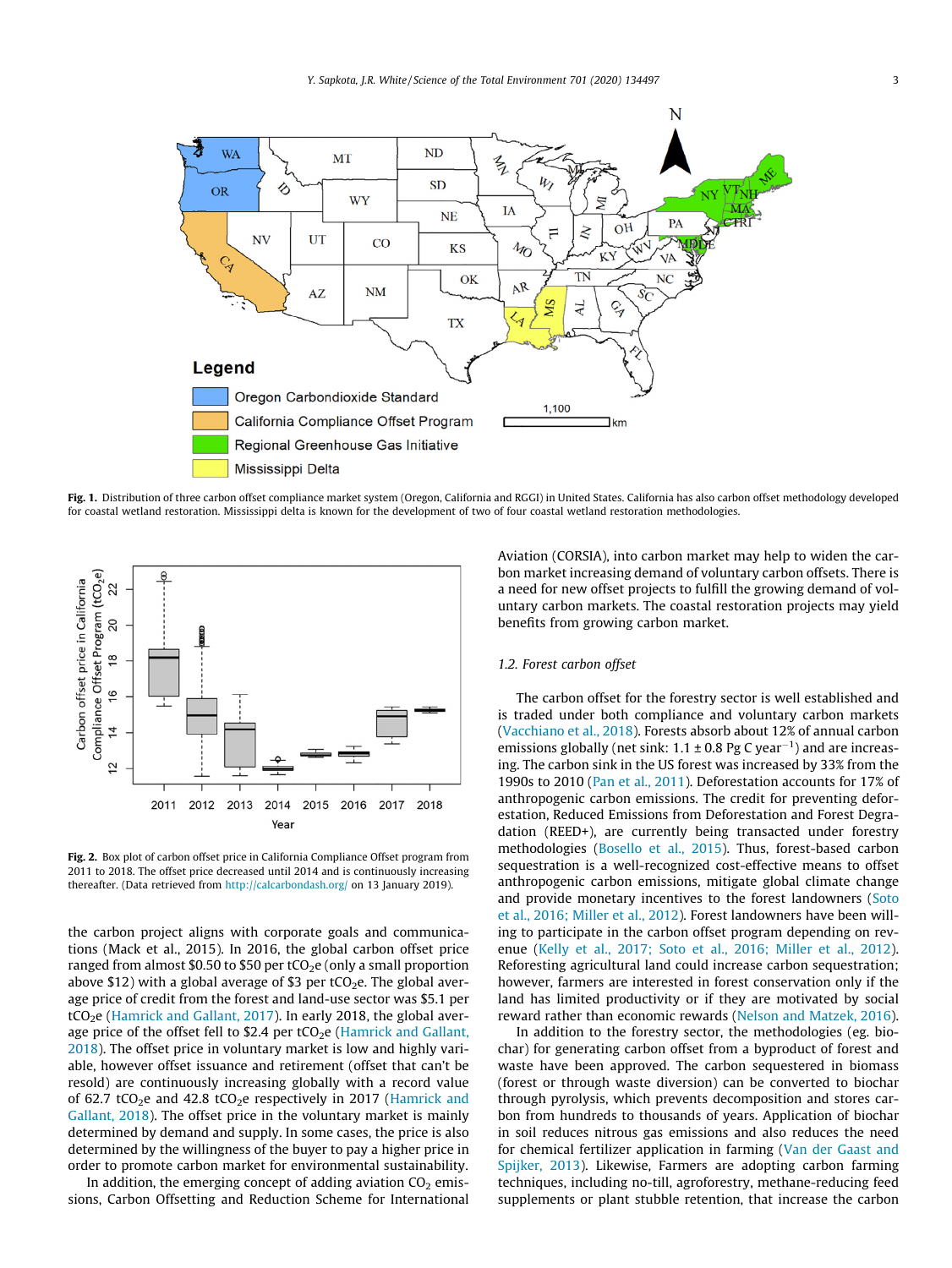sink of the soil ([Das and Avasthe, 2015\)](#page-8-0), thus helping to support the livelihood of people in the developing world through the carbon offset program [\(Lee et al., 2016\)](#page-8-0). The carbon offset program on forestry and agriculture in developing countries have been implemented mainly under Clean Development Mechanism (CDM) of Kyoto Protocol [\(UNFCCC, 2018\)](#page-8-0). The  $CO<sub>2</sub>$  emission and offset generation can occur anywhere in the world making the carbon market global.

#### 1.3. Blue carbon offset

Salt marshes, mangroves, and seagrass meadows are the major coastal wetland and aquatic habitats that provide various ecosystem services including carbon sequestration and storage of this ''blue" carbon [\(Mcleod et al., 2011; Murray et al., 2011; Lovelock](#page-8-0) [et al., 2017](#page-8-0)) with an area approximately 50–80 million hectares ([Murray et al., 2011\)](#page-8-0). Though the global area of the coastal habitat is smaller than terrestrial forest, the per unit area contribution to carbon sequestration and storage is much higher [\(Mcleod et al.,](#page-8-0) [2011\)](#page-8-0). These systems are a hot spot for carbon storage and show great potential for participation in carbon markets [\(Theuerkauf](#page-8-0) [et al., 2015](#page-8-0); [Carr et al., 2018](#page-7-0)). The estimated global carbon burial rate (Table 1) is  $6.3 \pm 4.8$  t CO<sub>2</sub> e ha<sup>-1</sup> yr<sup>-1</sup> (ton of CO<sub>2</sub> equivalent ha<sup>-1</sup> y<sup>-1</sup>) for mangroves,  $8.0 \pm 8.5$  t CO<sub>2</sub> e ha<sup>-1</sup> y<sup>-1</sup> for salt marshes, and 4.4  $\pm$  0.95 t CO<sub>2</sub> e ha<sup>-1</sup> y<sup>-1</sup> for seagrass meadows ([Murray et al.,](#page-8-0) [2011\)](#page-8-0) and the total carbon buried in these ecosystems is comparable to all terrestrial forest despite their small area [\(Mcleod et al.,](#page-8-0) [2011\)](#page-8-0). In the top one meter of sediment (Table 1), soil organic carbon is 500 t CO<sub>2</sub> e ha<sup>-1</sup> for seagrasses, 917 t CO<sub>2</sub> e ha<sup>-1</sup> for saltmarshes, 1060 t  $CO<sub>2</sub>$  e ha<sup>-1</sup> for estuarine mangroves and almost 1800 t CO<sub>2</sub> e ha<sup>-1</sup> for oceanic mangroves ([Murray et al., 2011\)](#page-8-0). Likewise, [Hansen and Nestlerode \(2014\)](#page-8-0) reported that wetlands in the northern Gulf of Mexico coastal region (area in 2004 = 5,308,468 ha) potentially store 124-172 t  $CO_2$  e ha<sup>-1</sup> and could potentially accumulate 42.15 million t  $CO<sub>2</sub>$  e y<sup>-1</sup> regionwide due to the low sloping coastline.

Despite their profound importance, coastal wetlands are threatened due to sea level rise, local subsidence, edge erosion, hurricanes and human development ([Theuerkauf et al., 2015; DeLaune](#page-8-0) [and White, 2012](#page-8-0)). In addition, the high costs of wetland restoration, increasing incentives for landowners to convert wetlands to other uses, inability or unwillingness of governments to enforce environmental regulations [\(Murray et al., 2011](#page-8-0)), anthropogenic activities in coastal areas, and natural disasters are major causes leading to decline of coastal habitats. Almost one-third of coastal ecosystems have been lost globally over the past several decades ([Pendleton et al., 2012; Wylie et al., 2016](#page-8-0)). The estimated annual loss of the global coastal habitats is between 340,000 to 980,000 ha ([Murray et al., 2011](#page-8-0)). Out of 1.6 million ha of salt and brackish marshes in the United States, almost 13,450 ha were lost between 1998 and 2004, mostly converted into open water in coastal Louisiana [\(Dahl, 2006\)](#page-8-0). The wetland loss rate in Delaware Estuary is 1.03  $km^2$  y<sup>-1</sup> ([Carr et al., 2018\)](#page-7-0). However, in Louisiana, the wetland loss rate is almost 48  $km^2$  y<sup>-1</sup> which converted almost 25% (4833 km<sup>2</sup>) of the total coastal wetland area into open water from 1932 to 2016 [\(Couvillion et al., 2017](#page-8-0)).

#### Table 1

Carbon burial rate and carbon stored in the top 1 m soil in coastal habitats across the globe [\(Murray et al., 2011](#page-8-0)).

| 1 m soil (t $CO_2$ e ha <sup>-1</sup> )<br>rate (t CO <sub>2</sub> e ha <sup>-1</sup> yr <sup>-1</sup> ) |
|----------------------------------------------------------------------------------------------------------|
| 1430<br>917<br>500                                                                                       |
|                                                                                                          |

There are two main impacts to the loss of these coastal wetlands on the C cycle. The lost wetland area is no longer available for the annual C sequestration rate accreted into the soil. In addition, eroded wetland systems can lose the stock of the wetland soil C pre-viously preserved over the past 100 to 1000 years [\(Sapkota and](#page-8-0) [White, 2019;](#page-8-0) [Parkinson et al., 1994\)](#page-8-0). This soil C can be physically exhumed, remineralized, and emitted as  $CO<sub>2</sub>$  back into the atmosphere [\(Delaune and White, 2012; Pendleton et al., 2012; Lovelock](#page-8-0) [et al., 2017; Steinmuller et al., 2019; Steinmuller and Chambers,](#page-8-0)  $2019$ ). The annual global release of  $CO<sub>2</sub>$  from coastal ecosystems is 150–1020 million t  $CO_2$  e y<sup>-1</sup> [\(Pendleton et al., 2012\)](#page-8-0). If the majority of the stored carbon is released, their contribution to GHG emissions from a hectare could be as high as the emissions from two to five hectares of destroyed tropical forest [\(Murray et al., 2011\)](#page-8-0). [Lane](#page-8-0) [et al. \(2016\)](#page-8-0) in a study of wetland loss found that greater GHGs were emitted from the brackish and salt marshes treated with herbicide in comparison to reference plots demonstrating negative effects of anthropogenic activities on  $CO<sub>2</sub>$  emissions. However, these results were inconclusive in freshwater wetlands.

#### 2. Carbon offset methodologies for wetland restoration and conservation

Coastal wetlands could be monetarily valued for their role in the global carbon cycle and mitigating atmospheric  $CO<sub>2</sub>$  concentration, thus generating an economic incentive for the conservation and restoration of coastal wetlands. The idea of a monetary incentive for blue carbon is analogous to the payment for REDD+ (Reduced Emissions from Deforestation and Degradation) which is a part of global climate policy that encompasses a reduction in deforestation ([Murray et al., 2011](#page-8-0)). The carbon offset methodologies developed under CDM for the afforestation and reforestation (AR) of degraded mangrove habitats (AR-AM0014 V3, 2013) and AR project activities on wetlands (AR-AMS0003, V3, 2013) have been implemented in the participating countries of Kyoto Protocol and in the developing countries [\(UNFCCC, 2018\)](#page-8-0). The Intergovernmental Panel on Climate Change (IPCC) has developed wetland specific guidelines for GHG inventorying [\(IPCC, 2014](#page-8-0)) that may be applicable for carbon stock and GHG emission assessment for a carbon offset project.

Beginning in 2012, several efforts have been made in United States to introduce wetland restoration to carbon markets. [DeLaune and White \(2012\)](#page-8-0) presented the monetary annual value of carbon accreted in Louisiana coastal wetlands as well as the value of preserving the older, previously sequestered C. Four wetland carbon offset methodologies [\(Table 2\)](#page-4-0), with different applicability rules for spatial coverage and restoration activities, have been developed and certified by various markets. Besides these specific methodologies, other methodologies [\(Table 3\)](#page-4-0), e.g. forestry, can also be applicable to some types of wetlands and peatlands.

The blue carbon from mangrove forest plantings has been transected under AR methodologies in Asia, Africa, and South America by different voluntary organizations including Plan Vivo and Worldview International Foundation. However, despite the effort to introduce wetland restoration to carbon markets, only a few wetland restoration carbon offsets have been transacted to date. To our knowledge, the only project that has currently been registered and under development in the US is in the state of Louisiana. The project that is registered by Tierra Resources with the American Carbon Registry (ACR) as ''Forested Wetland Assimilation in the Mississippi Delta" is still undergoing verification after 1.5 years. This project utilizes the ACR wetland methodology- ''Restoration of degraded wetlands of Mississippi Delta". This project was implemented in 1439 ha of cypress-tupelo forested wet-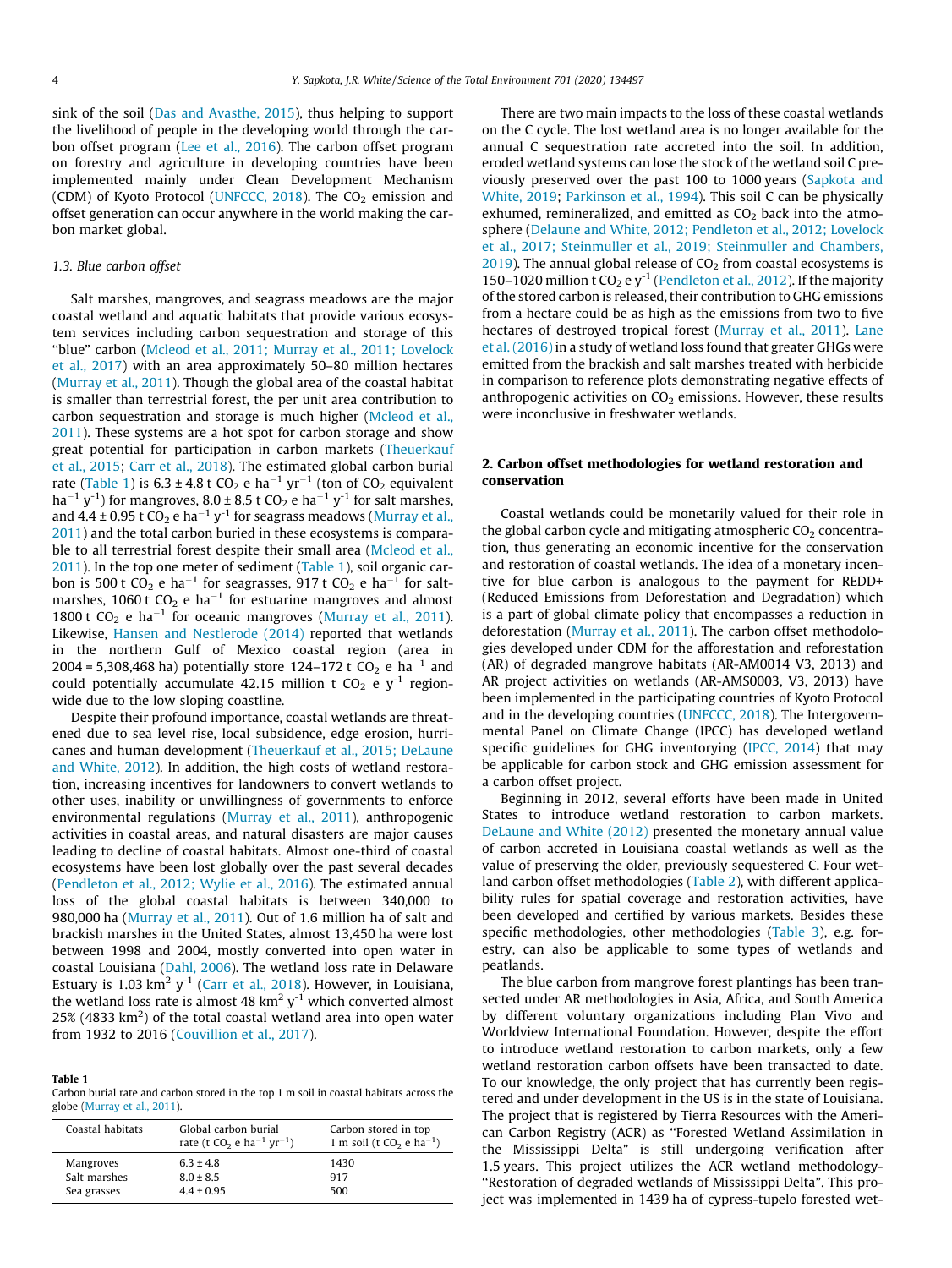#### <span id="page-4-0"></span>Table 2

|  |  | Major coastal wetland carbon offset methodologies currently applicable for wetland restoration in United States. |  |  |  |  |
|--|--|------------------------------------------------------------------------------------------------------------------|--|--|--|--|
|  |  |                                                                                                                  |  |  |  |  |
|  |  |                                                                                                                  |  |  |  |  |
|  |  |                                                                                                                  |  |  |  |  |

| Methodologies                                                                                                      | Developer                                                                                                                                    | Approver             | Spatial coverage                                                                                       | Applicability                                                             | Structure                                                          | <b>Baseline</b> conditions                                                                                                               | Restoration project activities                                                                                                                                                                                                                                                                                                                                                 |
|--------------------------------------------------------------------------------------------------------------------|----------------------------------------------------------------------------------------------------------------------------------------------|----------------------|--------------------------------------------------------------------------------------------------------|---------------------------------------------------------------------------|--------------------------------------------------------------------|------------------------------------------------------------------------------------------------------------------------------------------|--------------------------------------------------------------------------------------------------------------------------------------------------------------------------------------------------------------------------------------------------------------------------------------------------------------------------------------------------------------------------------|
| Restoration of<br>Degraded<br>Deltaic<br>Wetlands of<br>the<br>Mississippi<br>Delta v2.0<br>(Mack et al.,<br>2012) | Tierra Resources LLC                                                                                                                         | <b>ACR</b><br>(2012) | Mississippi<br>Delta                                                                                   | Degraded<br>Forested<br>and non-<br>forested<br>wetlands                  | Modular,<br>Empirically<br>based,<br>flexible.<br>Peer<br>reviewed | Degraded wetlands (DW)<br>only, DW with wetland<br>loss (WL), DW requiring<br>hydrologic management<br>(HM) or DW with both<br>HM and WL | Assisted natural regeneration,<br>seeding, and planting of trees<br>(like cypress and mangroves);<br>Hydrologic management (river<br>diversion into wetlands, the<br>introduction of nonpoint source<br>runoff, discharge of treated<br>municipal effluent into<br>wetlands or the combination<br>these activities); and any other<br>activities that prevent wetland<br>loss. |
| VM0024<br>Methodology<br>for Coastal<br>Wetland<br>Creation, v1.0<br>(CPRA, 2014)                                  | Louisiana Coastal<br>Protection and<br><b>Restoration Authority</b>                                                                          | Verra<br>(2014)      | Louisiana, also<br>applicable to<br>other regions of<br>the US                                         | Wetlands<br>that have<br>been<br>degraded to<br>open water                | Empirically<br>based,<br>flexible                                  | Open water                                                                                                                               | Marsh creation: substrate<br>establishment, vegetation<br>establishment, or combination<br>of both.                                                                                                                                                                                                                                                                            |
| VM0033<br>Methodology<br>for Tidal<br>Wetland and<br>Seagrass<br>Restoration,<br>$v1.0$ (Emmer<br>et al., 2015a)   | Restore America's<br>Estuaries, Silvestrum                                                                                                   | Verra<br>(2015)      | Worldwide<br>application                                                                               | Degraded<br>tidal<br>marshes.<br>tidal forests<br>and seagrass<br>meadows | Empirically<br>based,<br>flexible                                  | Degraded tidal wetlands,<br>mudflats or shallow open<br>water                                                                            | Hydrologic management,<br>altering sediment supply,<br>altering salinity conditions,<br>improving water quality,<br>reintroducing native plant<br>communities, improved<br>management practices (eg<br>removing invasive species) or a<br>combination of any of these<br>activities.                                                                                           |
| Restoration of<br>California<br>Deltaic and<br>Coastal<br>Wetlands<br>(Deverel et al.,<br>2017)                    | Sacramento-San<br>Joaquin Delta<br>Conservancy,<br>HydroFocus,<br>University of<br>California Berkeley<br>and Tierra Resources<br><b>LLC</b> | <b>ACR</b><br>(2017) | Sacramento-San<br>Joaquin Delta,<br>San Francisco<br>Bay Estuary and<br>coastal areas of<br>California | Agricultural<br>lands and<br>degraded<br>tidal<br>wetlands                | Modular,<br>Empirically<br>based,<br>flexible,<br>Peer<br>reviewed | Agricultural land,<br>seasonal wetlands or<br>open water                                                                                 | Rice cultivation (in agricultural<br>land and seasonal wetlands),<br>Managed wetlands (in<br>agricultural land and seasonal<br>wetlands), or tidal wetlands (in<br>all baseline conditions).                                                                                                                                                                                   |

#### Table 3

Other carbon offset methodologies applicable to wetlands and peatlands.

| ь.<br>No. | Methodologies                                                        | Developer                                                     | Approver             | Applicability                                                                                                           |
|-----------|----------------------------------------------------------------------|---------------------------------------------------------------|----------------------|-------------------------------------------------------------------------------------------------------------------------|
|           | VM0027 Methodology for Rewetting<br>Drained Tropical Peatlands, v1.0 | World Wildlife Fund-Germany                                   | Verra<br>(2014)      | Drained tropical peatlands of Southeast Asia                                                                            |
| 2         | REDD + Methodology Framework (REDD-<br>$MF)$ , $v1.5$                | <b>Avoided Deforestation Partners</b><br>(ADP)                | Verra<br>(2015)      | Forested wetlands and peatlands worldwide                                                                               |
| 3         | VM0036 Methodology for Rewetting<br>Drained Temperate Peatlands v1.0 | Silvestrum Climate Associates and<br>University of Greifswald | Verra<br>(2017)      | Drained peatlands in temperate climatic regions worldwide                                                               |
| 4         | Methodology for the restoration of<br>pocosin wetlands               | The Nature Conservancy and<br>TerraCarbon LLC                 | <b>ACR</b><br>(2017) | Drained peatlands of the coastal plains of Southeast Virginia, North<br>Carolina, South Carolina, and Georgia in the US |
| 5.        | Afforestation and reforestation of<br>degraded land V1.2             | <b>ACR</b>                                                    | <b>ACR</b><br>(2017) | Forested wetlands and peatlands worldwide                                                                               |
| 6.        | Forest project protocol V4.0                                         | CAR                                                           | CAR<br>(2017)        | Forested wetlands of the US and US territories                                                                          |

land by supplying treated municipal effluent to increase tree growth since 2006. The evaluation of the project by [Lane et al.](#page-8-0) [\(2017\)](#page-8-0) found that additional carbon sequestration under the project scenario compared to baseline scenario was 0.21 tCO<sub>2</sub>e ha<sup>-1</sup>  $yr^{-1}$  by trees and 7.86 tCO<sub>2</sub>e ha<sup>-1</sup> yr<sup>-1</sup> by soil. Likewise, the restoration project reduced emissions of 26.27 tCO<sub>2</sub>e ha<sup>-1</sup> yr<sup>-1</sup> due to increased flooding. These results demonstrate that restoration projects can sequester a significant amount of additional carbon and reduce emissions.

Most of the wetland restoration methodologies have applicability that is specific to certain wetland types and their corresponding management techniques (Table 2). The focus of restoration activities can vary within the same region. The coastline of the United States is variable in terms of geology, geomorphology, hydrology, climate, relative sea level rise, and restoration needs impacting the net sequestration of a wetland system. Therefore, wetland carbon methodologies tend to be designed for specific regions and restoration activities. There is consistency in some aspects of coastlines along with some site-specific conditions. This fact is well supported by the major coastal wetland methodologies (Table 2) that include a range of wetland types, major problems, and restoration needs.

Methodologies approved by the American Carbon Registry (ACR) are modular and peer-reviewed (Table 2). These methodologies have separate modules for carbon stock and GHG emission assessment under different baseline and project scenarios. The ACR certification process requires a national public comment period followed by a blind peer-review. Verra certification process requires methodologies validated by two separate and independent validation/verification bodies (VVBs). The first VVB is con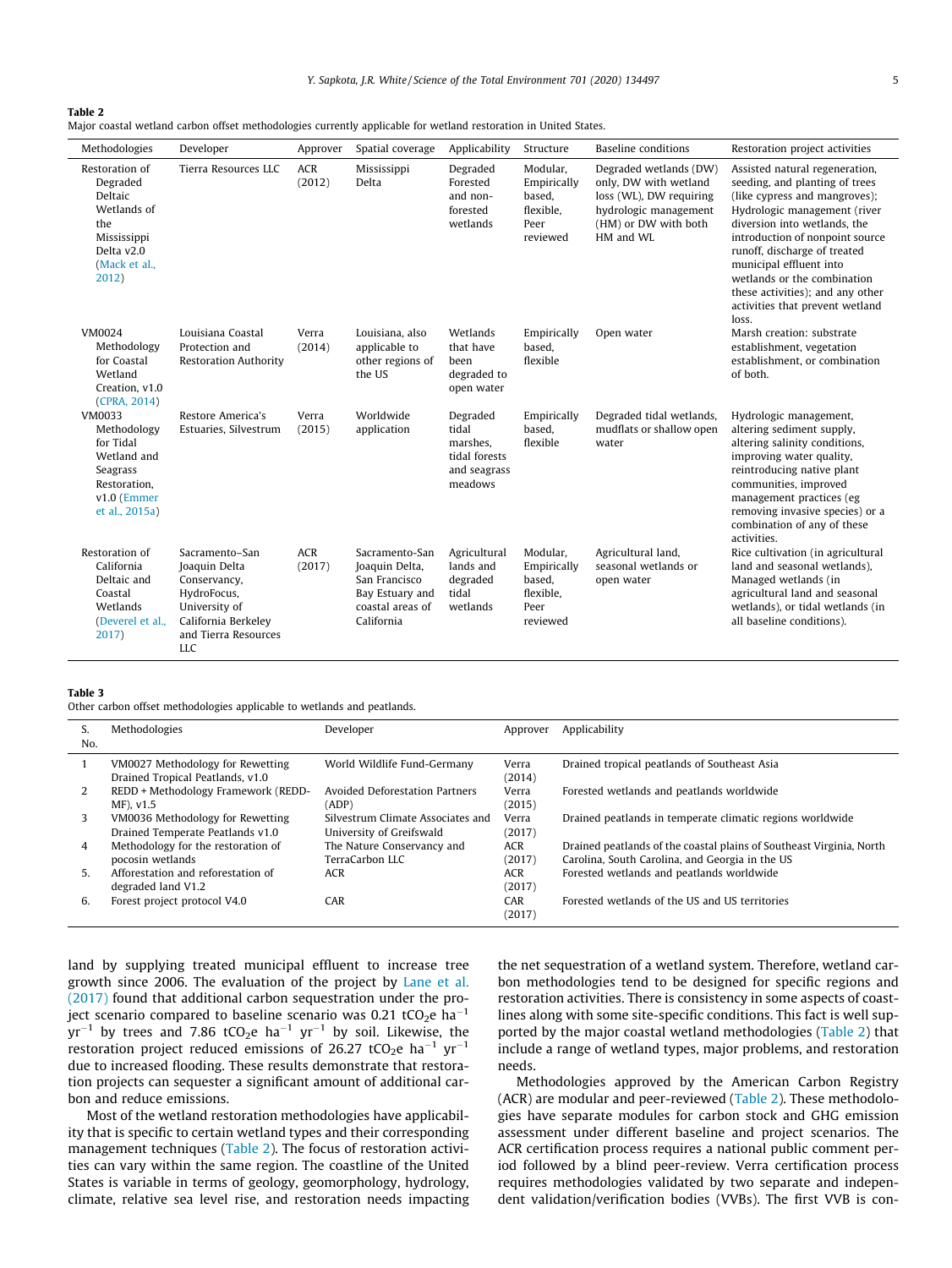<span id="page-5-0"></span>tracted by the methodology developer while the second is contracted directly by Verra ([VCS, 2017\)](#page-8-0). The voluntary carbon registries, eg. Verra and ACR, have set standards under which the carbon offset methodologies and the projects are developed. The offset methodologies are developed on the specific templates provided by these carbon registries. Here we briefly discuss the major component of a typical wetland carbon offset methodology based primarily on the existing wetland methodologies approved by Verra and ACR:

### 2.1. Background and scope

This section typically includes the background information on the methodology including the definitions, spatial scope, and major restoration focus. Some methodologies (eg. [CPRA, 2014;](#page-8-0) [Emmer et al., 2015a,b](#page-8-0)) provide a brief summary of the entire methodology at the beginning. The methodologies approved by ACR (eg. [Mack et al., 2012; Deverel et al., 2017\)](#page-8-0) are modular with a methodology framework (MF) module and supporting individual modules. This section of the methodology generally mentions the spatial coverage, modular or non-modular, major baseline and project conditions and definitions.

#### 2.2. Applicability conditions

This states the applicability criteria for the eligible project including eligible activities, wetlands, and locations. The wetland restoration project activities must comply with federal, state and local regulations and requirements, for example, the policies and legislation related to wetland restoration and the Clean Water Act. The drainage of the wetland is prohibited, and timber harvesting (from forested wetlands) is not allowed. Along with these common regulations, site-specific regulation might be applicable.

#### 2.3. Project activities identification

This component depends on the scope of the methodology. If the scope of the methodology is broad, decision trees [\(Mack](#page-8-0) [et al., 2012\)](#page-8-0) might be used to identify project activities. If the methodology is developed for certain specific objectives, like marsh creation in the open water resulted from wetland loss ([CPRA, 2014\)](#page-8-0), it might be straightforward to identify project activities.

#### 2.4. Project boundaries

Project boundaries include geographic and temporal boundaries, carbon pools, and wetland emission sources. The geographic boundaries are fixed using the United States Geological Survey (USGS) topographic map, aerial map, and geographic coordinates. ACR approved methodologies ([Mack et al., 2012; Deverel et al.,](#page-8-0) [2017\)](#page-8-0) specify a crediting period of 40 years.

Defining the eligible carbon pools (Table 4) and wetland emission sources (Table 5) may help to prevent double-counting of carbon stock and GHG emission. In addition, specification of included and excluded carbon pools and emission sources could facilitate efficient carbon offset project development.

A division of the project area into groups or strata (stratification) based on the management regime, vegetation type, hydrology, subsidence rates, land use, and soil properties is helpful to increase the accuracy of measurement. Typically site-specific condition plays a decisive role in determining strata.

#### Table 4

Carbon Pools and their measurement methods in the different wetland methodologies.

| Methodologies                                                                      | Included carbon pools                                                                                                                                                   | Excluded carbon pools                                                                                                       |
|------------------------------------------------------------------------------------|-------------------------------------------------------------------------------------------------------------------------------------------------------------------------|-----------------------------------------------------------------------------------------------------------------------------|
| Restoration of<br>Degraded Deltaic<br>Wetlands of the<br>Mississippi Delta<br>v2.0 | Aboveground biomass<br>carbon, belowground<br>biomass carbon, and<br>soil organic carbon                                                                                | harvested wood, dead<br>wood, and litter/surface<br>debris                                                                  |
| VM0024 Methodology<br>for Coastal<br><b>Wetland Creation</b>                       | Aboveground tree<br>biomass, soil organic<br>carbon                                                                                                                     | Aboveground non-tree<br>biomass (optional),<br>belowground biomass<br>(optional), litter,<br>deadwood, and wood<br>products |
| VM0033 Methodology<br>for Tidal Wetland<br>and Seagrass<br>Restoration, v1.0       | Above-ground tree<br>biomass, above-ground<br>non-tree biomass,<br>below-ground biomass,<br>soil, and wood products                                                     | Litter and dead woods                                                                                                       |
| Restoration of<br>California Deltaic<br>and Coastal<br>Wetlands                    | Aboveground biomass,<br>belowground biomass,<br>litter, and soil organic<br>carbon.<br>Included only in<br>agricultural baseline:<br>crop residue, harvested<br>biomass | Any of the included pools<br>could be excluded if<br>double-counted.                                                        |

#### 2.5. Demonstration of additionality

The restoration project activity is an additional effort and generally reduce emission above the business as usual (baseline) condition. Generally, two tests are performed to demonstrate additionality in performance standard based methodologies. 1) Regulatory surplus test: the restoration projects eligible for carbon offset must not be mandated by existing laws, regulations, statutes, legal rulings or other regulatory frameworks and 2) Practice-based performance standard test to show the emission reduction above the business-as-usual situation [\(Mack et al., 2012; CPRA, 2014;](#page-8-0)

#### Table 5

GHG sources in baseline and project activities under different wetland methodologies.

| <b>GHG Sources</b>                                                                                                                                                                                                                                                                                                                                                                                                                      |
|-----------------------------------------------------------------------------------------------------------------------------------------------------------------------------------------------------------------------------------------------------------------------------------------------------------------------------------------------------------------------------------------------------------------------------------------|
| Decomposition, Methanogenesis and<br>denitrification (included based on<br>significance test)                                                                                                                                                                                                                                                                                                                                           |
| Dredging, transport, and re-handling for<br>maintenance (baseline) or dredging<br>transport or placement (Project): $CO2$ ,<br>$CH4$ , and $N2O$<br>Methane ebullition (baseline): $CH4$<br>Habitat Regeneration (project): $CO2$ ,                                                                                                                                                                                                     |
| $CH4$ , and $N2O$<br>Methane produced by microbes,<br>denitrification/denitrification, burning<br>of biomass and organic soil and fossil<br>fuel use $(CO2)$ .                                                                                                                                                                                                                                                                          |
| Production of methane by bacteria<br>(excluded in baseline but included in<br>project).<br>N-transformation due to fertilizer<br>application or organic matter<br>decomposition (excluded in baseline<br>but included for rice cultivation<br>project).<br>Oxidation of organic soil (included in<br>both).<br>Emissions from fossil fuel combustion<br>$(CO2)$ required in the baseline, others<br>might be excluded in both condition |
|                                                                                                                                                                                                                                                                                                                                                                                                                                         |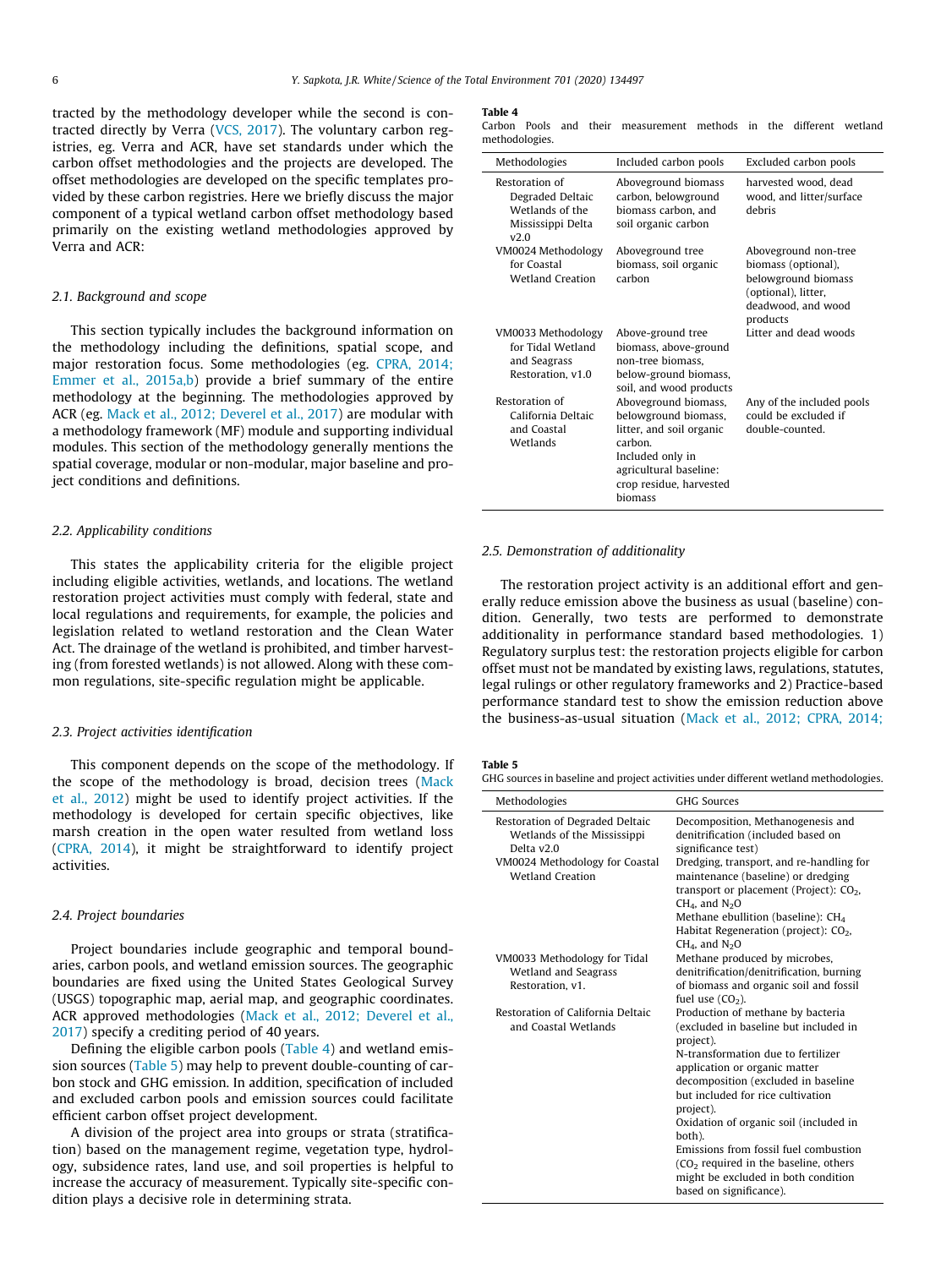[Emmer et al., 2015a,b; Deverel et al., 2017\)](#page-8-0). Instead of a performance standard test, three-prong additionality test may be performed that includes regulatory surplus test, common practice test and implementation barrier test [\(ACR, 2018](#page-7-0)).

#### 2.6. Baseline estimation

The baseline carbon stock and emissions are determined, based on the included carbon pools and emission sources [\(Tables 4 and](#page-5-0) [5](#page-5-0)), prior to the project start date. Generally, separate modules and tools are used for each baseline conditions. The Verra approved methodology for tidal wetland and seagrass restoration [\(Emmer](#page-8-0) [et al., 2015a,b\)](#page-8-0) have set some default values (discussed in a separate section below) to facilitate baseline and project estimation ([Needelman et al., 2018a,b](#page-8-0)).

#### 2.7. Restoration project estimation

Ex-ante estimation techniques are used to project carbon stock and emissions after the implementation of the project activities for the project term.

#### 2.8. Net GHG emission reduction

This component is the difference between project and baseline.

#### 2.9. Risk and uncertainty assessment

Since the restoration activities for carbon offset purposes are long-term investments and commitments, the risk of reversal is usually due to natural disasters or intentional reversals by landowners. The general and project-specific risk factor could be considered. The risk mitigation strategies like insurance, buffer deduction or approved risk mitigation mechanisms may be applied. The uncertainty exists in the measurement of the carbon stocks and GHG emission, which if it exceeds 5% of the total GHG benefit then it should be considered in the calculation of emission reduction ([Needelman et al., 2018a](#page-8-0)).

#### 2.10. Emission reduction tons (ERTs)

The number of emission reduction tons during the reporting period  $(t_i)$  is calculated by the difference of the emission reduction in two time periods ( $t_2$  and  $t_1$ ) and adjusted to deduct the risk and uncertainty.

#### 2.11. Monitoring plan

The methodologies provide the basis for a monitoring plan. However, the project developer actually develops a monitoring plan in accordance with the methodology for the specific project.

#### 3. Monitoring carbon stock and GHG emission

The carbon stock and GHG emission assessments are completed in the baseline scenario, project scenario, and as stated in the monitoring plan of the carbon offset project. Both Verra and ACR approved methodologies have approved modules and tools to assess carbon stock and GHG emissions in the project areas.

VCS methodologies include emissions (eg. methane and nitrous oxide) in GHG calculation if they account for  $>5\%$  of the total GHG benefit generated by the project. The carbon stock and GHG accounting options in VCS methodology for tidal wetland and sea-grass restoration [\(Emmer et al., 2015a,b\)](#page-8-0) includes the use of proxies, field-collected data, published values, default values (Table 6)

#### Table 6

l.

Default values for soil carbon and GHG accounting under Verra's Verified Carbon Standard (VCS) methodology for tidal wetland and seagrass restoration ([Emmer et al.,](#page-8-0) [2015a; Needelman et al., 2018a\)](#page-8-0).

| Component                                 | Default values                                                                                                                                                    |
|-------------------------------------------|-------------------------------------------------------------------------------------------------------------------------------------------------------------------|
| Soil carbon<br>sequestration              | 1.46 t C/ha for marshes and mangroves                                                                                                                             |
| Mineral protected<br>allochthonous carbon | 1.5% C in allochthonous deposited carbon                                                                                                                          |
| Fate of eroded carbon                     | 0% mineralization in baseline. 100%<br>mineralization in project condition                                                                                        |
| Methane emissions                         | Salinity > 20 ppt: 0.0056 t $CH4/ha/yr$ Salinity > 18<br>ppt: 0.011 t $CH4/ha/yr$ salinity < 18 ppt: no default<br>value                                          |
| Nitrous oxide emission                    | 0.000157 tN <sub>2</sub> O/ha/yr to 0.000864 tN <sub>2</sub> O/ha/yr<br>depending on salinity and land use. Do not<br>consider $N2O$ emission from seagrass beds. |

and models individually or in different combinations ([Needelman](#page-8-0) [et al., 2018a,b; Emmer et al., 2015a\)](#page-8-0). This methodology does not have default values for the soil carbon sequestration in seagrass beds and methane emissions from the wetlands with salinity below 18 ppt ([Needelman et al., 2018a,b; Emmer et al., 2015a\)](#page-8-0). Likewise, VCS methodology for coastal wetland creation in Louisiana ([CPRA, 2014\)](#page-8-0) uses the model from literature, proxy models and some default values for carbon stock and GHG emission assessment. Specifically, the default values are used for nitrous oxide across the salinity gradient from [Smith et al. \(1983\)](#page-8-0). The allochthonous carbon is excluded in this wetland creation methodology.

ACR Methodology for Mississippi Delta [\(Mack et al., 2012\)](#page-8-0) uses field measurement techniques including soil cores collection, Cesium $^{137}$  dating, and feldspar marker horizons to estimate carbon stock. The carbon stock in aboveground tree biomass is calculated using species-specific allometric equations (eg. [Megonigal et al.,](#page-8-0) [1997\)](#page-8-0) that use tree biomass as a function of diameter at breast height (DBH) and/or tree height. This assessment can either be done measuring entire trees in a project area or from sample plots. The GHG emission is estimated from direct field measurement of the gaseous fluxes, use of acceptable proxies, published values, and approved local or national parameters. The emissions from fossil fuel combustion during project activities are estimated from the default emission factors provided in the methodology ([Mack et al.,](#page-8-0) [2015](#page-8-0)).

ACR methodology for California deltaic and coastal wetlands ([Deverel et al., 2017](#page-8-0)) uses direct field measurement techniques like soil coring to estimate soil carbon stock and species-specific allometric equations (eg from [Miller and Fujii, 2010](#page-8-0)) or remote sensing data to estimate aboveground biomass. An allochthonous carbon deduction is made if it enters into the project area. The aqueous carbon load is monitored to estimate carbon losses and gains from the project area. The subsidence measurement is done to assess the oxidation of organic soils. Gaseous fluxes are estimated from direct field measurements and biogeochemical models.

These carbon stock and GHG emission assessment techniques are associated with uncertainties that may create obstacles in the development, monitoring, and verification of the project activities. Each of the existing wetland methodologies discusses the uncertainty and includes this component in the calculation. The ACR has a separate module (UNC) to determine the uncertainty associated with the measurement. It is the sum of squared-uncertainty in all selected carbon pools. The confidence deduction in emission reduction/removal in VCS coastal wetland creation methodology ([CPRA, 2014](#page-8-0)) is based on the uncertainty associated carbon stock estimate only and does not include measurement uncertainty of methane and nitrous oxide, expecting them to be negligible. Stratification could reduce the uncertainty of population estimates within each stratum ([CPRA, 2014](#page-8-0)).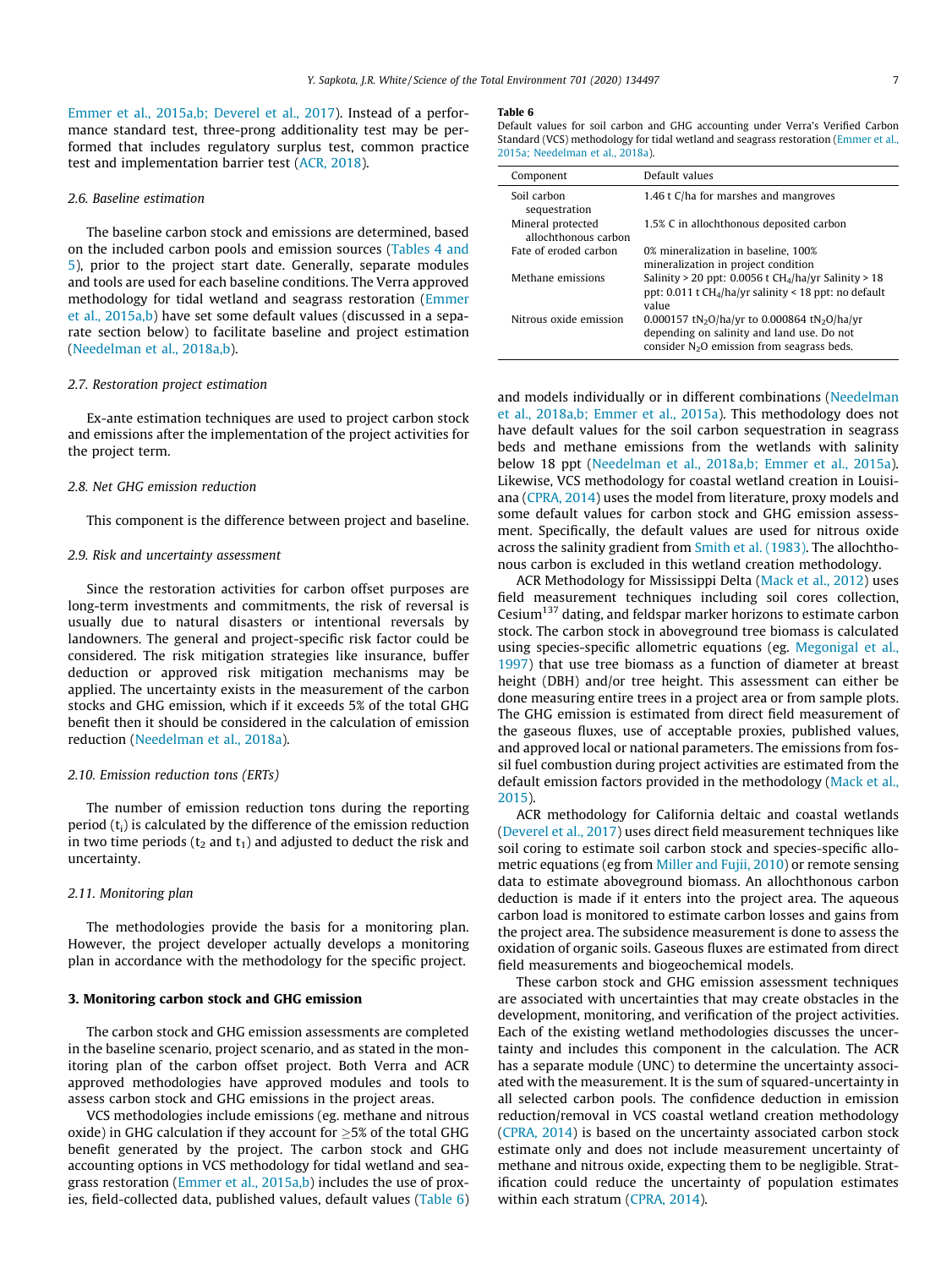#### <span id="page-7-0"></span>4. Generating offset from preventing wetland loss

Coastal wetland loss due to erosion is a serious concern worldwide ([Sapkota and White, 2019\)](#page-8-0). The soil erosion, and post erosion biogeochemical changes, in the blue carbon ecosystem results in a large loss of soil organic carbon ([Lovelock et al., 2017\)](#page-8-0). [Holmquist](#page-8-0) [et al. \(2018\)](#page-8-0) have identified coastal wetlands as a source of net- $CO<sub>2</sub>$ -equivalent emissions mainly due to the large soil loss in the US Gulf Coast, and methane emissions from freshwater tidal wetlands. The wetland loss results in the loss of the century to millennial-aged organic matter [\(Sapkota and White, 2019\)](#page-8-0). In addition, the lost land is no longer able to sequester additional carbon into the future.

Restoration activities could minimize  $CO<sub>2</sub>$  emissions from the existing soil organic carbon stocks [\(Mack et al., 2012; Lovelock](#page-8-0) [et al., 2017\)](#page-8-0). The Lousiana's Comprehensive Master plan for a sustainable coast has plans to prevent the loss of 2850  $km<sup>2</sup>$  of land in the next 50 years through restoration activities [\(CPRA, 2017](#page-8-0)). Carbon credit and carbon financing could generate a greater portion of the revenue needed for the wetland restoration ([Murray et al.,](#page-8-0) [2011; Siikamäki et al., 2012; Lane et al., 2016](#page-8-0)). Establishment of credit for prevented wetland loss might be helpful to increase investments in wetland restoration projects ([Mack et al., 2015;](#page-8-0) [Lane et al, 2016; DeLaune and White, 2012\)](#page-8-0). Realizing this fact, some wetland carbon offset methodologies have included prevented wetland loss component in the assessment of the carbon stock and GHG emissions [\(Emmer et al., 2015a; Mack et al.,](#page-8-0) [2012\)](#page-8-0). VCS methodology for tidal wetland and seagrass restoration ([Emmer et al., 2015a\)](#page-8-0) assumes complete oxidation of the eroded soil carbon following the erosion and specify the depth of the erosion [\(Emmer et al., 2015a,b; Needelman et al., 2018a,b\)](#page-8-0). The ACR methodology for Mississippi Delta [\(Mack et al., 2012](#page-8-0)) includes the credit for preserving the top 50 cm of the wetland soil carbon. Some studies have found that the marsh edge erosion potentially results in the loss carbon from up to  $\sim$  1.5 m depth of the wetland soil [\(Sapkota and White, 2019; Wilson and Allison, 2008](#page-8-0)). However, the future fate of the eroded soil organic carbon is not well understood ([Pendleton et al., 2012;](#page-8-0) [Mack et al., 2015;](#page-8-0) [Wylie](#page-8-0) [et al., 2016;](#page-8-0) [Lovelock et al., 2017](#page-8-0)). Some recent studies have shown that the eroded carbon undergoes substantial mineralization ([Steinmuller et al., 2019; Steinmuller and Chambers, 2019](#page-8-0)). Opportunities exist to increase the number of offsets generated from preventing loss of carbon stored up to the depth of ~1.5 m ([Sapkota](#page-8-0) [and White, 2019; DeLaune and White, 2012](#page-8-0)).

#### 5. Future steps

The GHG emission assessment requires substantial funding and technical expertise that increase the cost of the project development under all existing wetland carbon offset methodologies ([Needelman et al., 2018b\)](#page-8-0). Carbon stock and GHG assessment modules have been developed for simplification of the GHG accounting under existing methodologies. A project development manual has been developed for VCS methodology for tidal wetland and seagrass restoration [\(Emmer et al., 2015b\)](#page-8-0). Further simplification of the methodologies and GHG accounting modules could help smaller-scale projects benefit from carbon offset ([Needelman](#page-8-0) [et al., 2018b](#page-8-0)). The US coastline, as many coastlines around the world, differs in terms of hydrology, geology, geomorphology, land use, relative sea level rise and hence, potential for coastal restoration projects. Development of methodologies which can be more easily adapted to specific sites and restoration projects may help facilitate efficient project development and move the C market forward. Addressing key research needs in carbon stock and GHG accounting could potentially support the simplification of the

methodologies and monitoring plans. The development of site/ project-specific models may help to lower the cost and time required for monitoring. The carbon offset generated from wetlands might suffer from the uncertainty of the voluntary market. The offset price differs greatly in the compliance and voluntary market i.e mean price of \$10–15 vs \$2.4 in early 2018 ([Hamrick](#page-8-0) [and Gallant, 2018;](#page-8-0) [Fig. 1\)](#page-2-0). Since, ACR, Verra, and CAR are endorsed by California's ARB for some projects, there is greater potential that wetland projects will be included in California's compliance offset program. However, a sufficient amount of offsets should be created in the voluntary market before blue carbon can be included in the compliance market. A number of current needs include establishment of several restoration projects, registration of offsets in the voluntary carbon market, and advocacy for the inclusion of wetlands as a sector in the compliance offset program. The emerging concept of offsetting aviation  $CO<sub>2</sub>$  emissions could potentially significantly increase the demand of carbon offsets in the voluntary market.

### 6. Conclusion

Wetland restoration and conservation is an ever-present need along nearly the entire coastline of the United States to secure the livelihood and infrastructure of the tens of millions of people and critical economies associated with the coast. Of the many valued ecosystem services of coastal wetlands, the importance of carbon sequestration and GHG emission reduction potential of wetlands is increasing. Several efforts have been made to bring the blue carbon offset into the carbon market including the development of wetland carbon offset methodologies. Blue carbon system could potentially benefit by generating offsets in the growing voluntary and compliance carbon markets. The simplification of the existing methodologies and development of new sitespecific and restoration project-specific methodologies could help to facilitate inclusion of the carbon offset component in coastal restoration and conservation activities. This inclusion not only will promote the economic value of wetlands but also generate substantial financial capital to support restoration projects, which ultimately will help reduce overall  $CO<sub>2</sub>$  emissions and reduce the impact of an ever-increasing atmosphere  $CO<sub>2</sub>$  pool.

#### Acknowledgments

This work was funded under a collaborative National Science Foundation Chemical Oceanography Grant (#1636052). Y. Sapkota was funded by an Economic Development Assistantship from the Graduate School, Louisiana State University. We also acknowledge Dr. Sarah K. Mack of Tierra Resources, New Orleans, LA, United States and Dr. Brian Needelman of University of Maryland, College Park, MD, United States for a preliminary discussions and helpful comments in developing this paper.

#### References

- ACR, 2018. The American Carbon Registry standard, version 5.1. American Carbon Registry. Arlington, VA, USA. [https://americancarbonregistry.org/carbon](https://americancarbonregistry.org/carbon-accounting/standards-methodologies/american-carbon-registry-standard)[accounting/standards-methodologies/american-carbon-registry-standard](https://americancarbonregistry.org/carbon-accounting/standards-methodologies/american-carbon-registry-standard). Accessed: 08 May 2019.
- Bosello, F., Parrado, R., Rosa, R., Eboli, F., 2015. REDD in the carbon market: a general equilibrium analysis. Environ. Model. Assess. 20, 103–115. [https://doi.org/](https://doi.org/10.1007/s10666-014-9419-1) [10.1007/s10666-014-9419-1.](https://doi.org/10.1007/s10666-014-9419-1)
- CAR, 2019. Register a Compliance Offset Project. Climate Action Reserve (CAR), Los Angeles, CA. [http://www.climateactionreserve.org/how/california-compliance](http://www.climateactionreserve.org/how/california-compliance-projects/register-a-compliance-offset-project/)[projects/register-a-compliance-offset-project/](http://www.climateactionreserve.org/how/california-compliance-projects/register-a-compliance-offset-project/). Accessed 12 January 2019.
- Carr, E.W., Shirazi, Y., Parsons, G.R., et al., 2018. Modeling the economic value of blue carbon in Delaware estuary wetlands: historic estimates and future projections. J. Environ. Manage. 206, 40–50. [https://doi.org/10.1016/](https://doi.org/10.1016/j.jenvman.2017.10.018) [j.jenvman.2017.10.018](https://doi.org/10.1016/j.jenvman.2017.10.018).